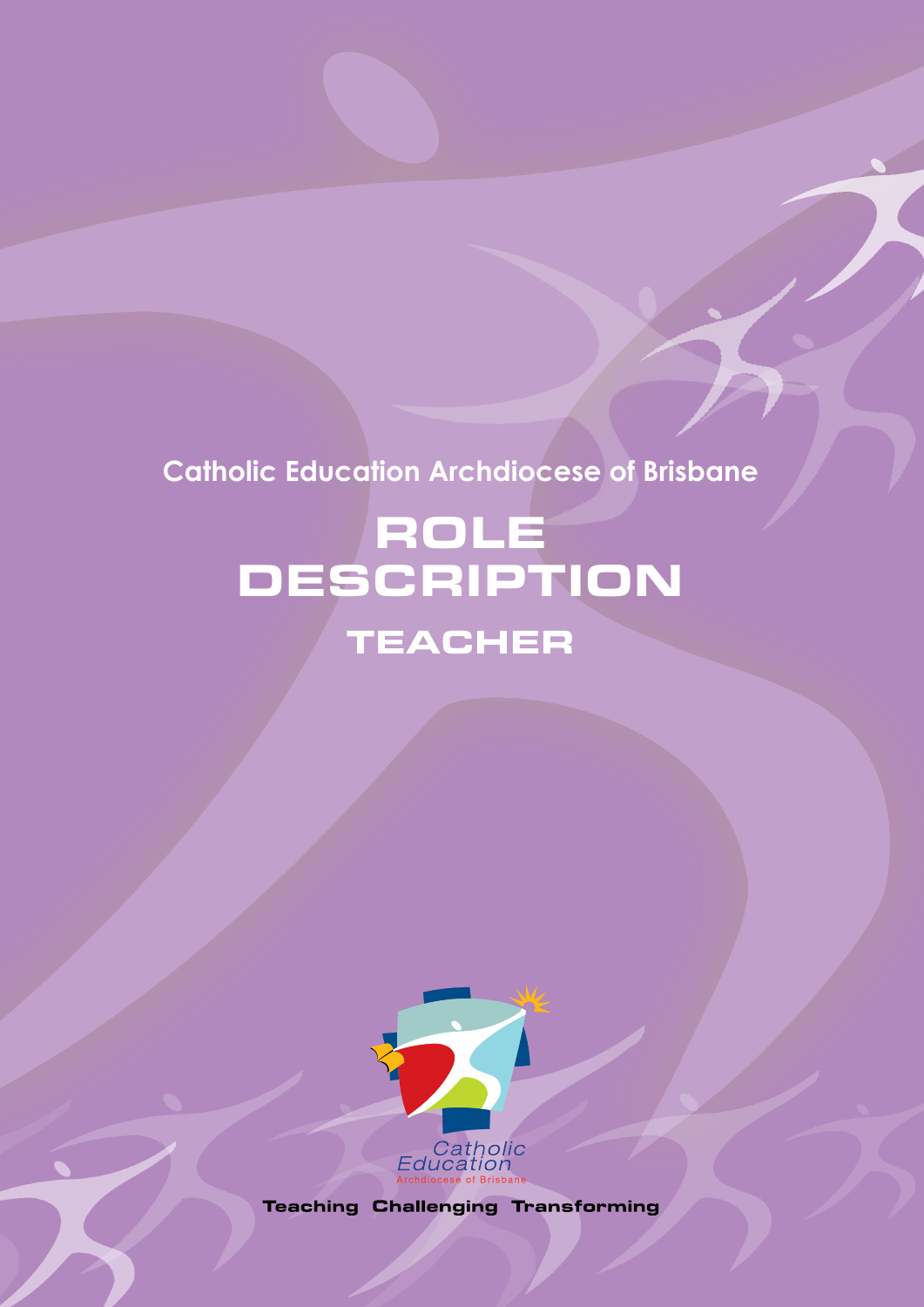#### 1. **POSITION TITLE -** Teacher

#### 2. **PURPOSE OF THE POSITION**

The role of the teacher is to provide quality education and care for students in Catholic schools within the Archdiocese of Brisbane.

#### 3. **KEY RESULT AREAS**

In partnership with colleagues and through the support of the Archdiocese of Brisbane the teacher in a Catholic school is required to:

#### **Mission/Ethos**

 $\cdot \cdot$  Have an understanding of, commitment to, and support for the values and ethos of the Catholic school and the mission of the Catholic Church.

#### **Professional Practice**

 $\cdot \cdot$  Demonstrate, develop and maintain both effective practices in learning and teaching and positive relationships with students and colleagues.

# **Professional Engagement**

 $\div$  Foster and develop appropriate professional relationships with parents, carers and the wider school community.

# **Professional Learning**

\* Commit to maintain currency of professional knowledge and skills, and participate in the school renewal processes.

#### **4 STATEMENT OF RESPONSIBILITY**

The work of the teacher will be consistent with the *Archdiocesan Vision Statement for Catholic Education*; Catholic teachings, principles and values*;* the School's *Mission Statement*; *the Brisbane Catholic Education Strategic Renewal Framework, the Brisbane Catholic Education Code of Conduct for employees,* and the *Brisbane Catholic Education Leadership Framework* and published policies and practices.

The teacher uses appropriate knowledge and skills to ensure that students receive quality education consistent with Catholic faith and Christian principles, achieved through effective planning, organisation and review.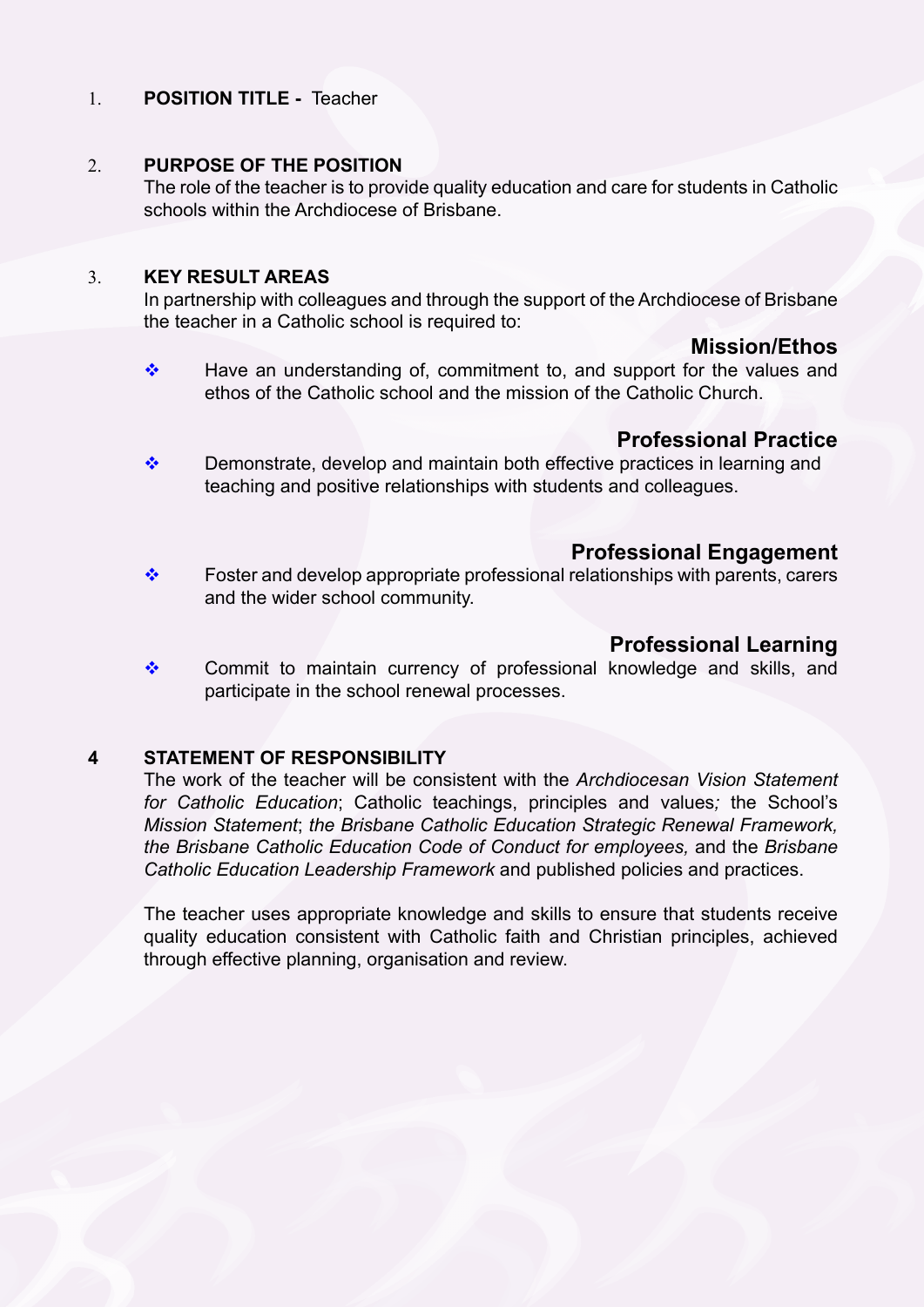# **5 SCOPE OF THE POSITION**

# **Mission/ Ethos**

The teacher in a Catholic school has an understanding of and commits to supporting the mission and ethos of Catholic education within the school by:

- Supporting the sacramental, liturgical, ritual and prayer life of the school
- Ensuring that the teachings, values and practices of the Catholic Church form a foundation for learning and teaching
- Establishing positive relationships including engagement in the pastoral care of students and supporting their spiritual and moral development.

# **Professional Practice**

The teacher in a Catholic school demonstrates effective practices in learning and teaching and supports the development and maintenance of positive relationships with students and colleagues by:

- Creating a nurturing and ordered learning environment which is learner centred, supportive, cooperative and aligned with relevant curriculum policies, documents and practices
- Collaboratively developing and implementing quality curriculum programs and appropriate pedagogy; evaluating their effectiveness; assessing and reporting student progress and learning outcomes; and reporting these to students, parents and the community
- Implementing effective, adaptive, inclusive and equitable practices and teaching strategies
- Proactively and collaboratively engaging in professional renewal practices to enhance student outcomes
- Working collaboratively with the leadership team, teachers and other staff members in contributing to the professional life of the school
- Providing effective supervision of students.

# **Professional Engagement**

The teacher in a Catholic school fosters and develops appropriate professional relationships with parents, carers and the wider school community by:

- Valuing and supporting the distinctive role of parents and carers as partners in the learning and teaching process
- Encouraging and supporting the involvement of the school and students in the life of the church
- Engaging the wider community, where appropriate, in learning and teaching programs
- Supporting, as appropriate, the involvement of the school in special events and celebrations.